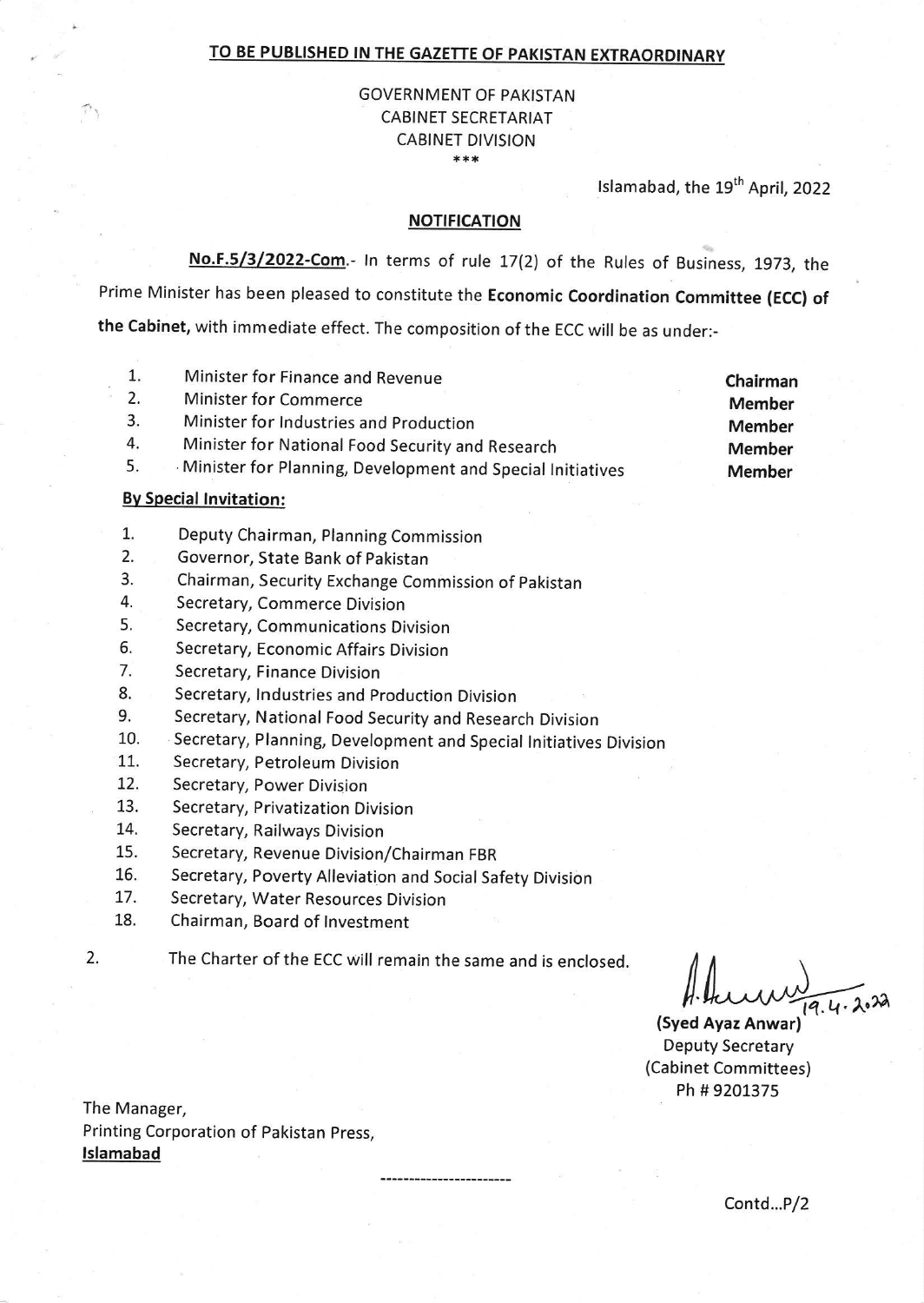Copy forwarded to:-

- 1. All members of the Cabinet and Ministers of State
- 2. Secretary to the President
- 3. Secretary to the Prime Minister
- 4. All Secretaries/Additional Secretaries lncharge of Ministries/Divisions
- 5. Principal Information Officer, Press Information Department, Islamabad

*Pivisions*<br> *Letter Aletter*<br> *land Ayaz Anwar)*<br> *leouty Secretary .µ~*  **(Syed Ayaz Anwar)** 

Deputy Secretary (Cabinet Committees)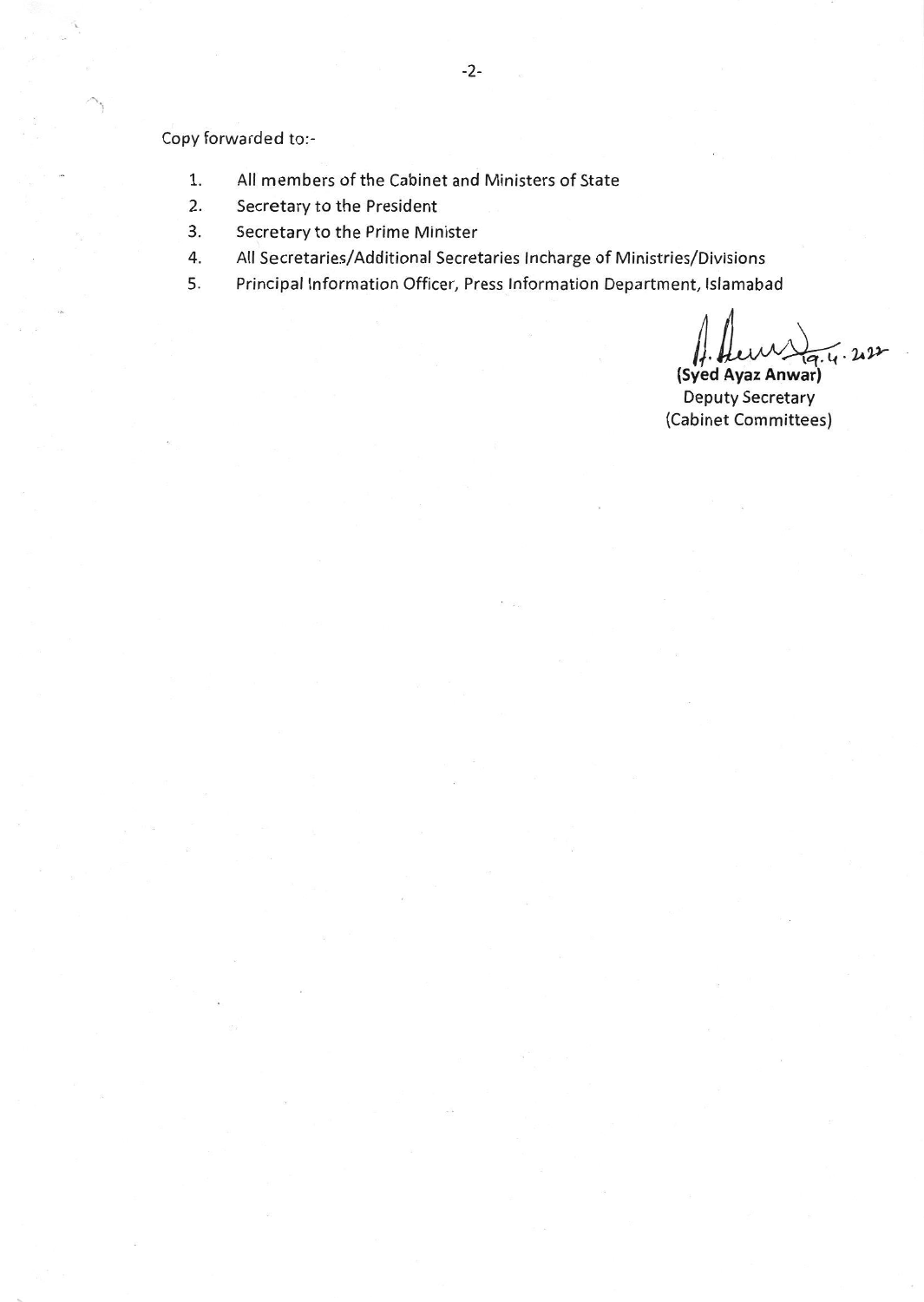#### **TO BE PUBLISHED IN THE GAZETTE OF PAKISTAN EXTRAORDINARY**

GOVERNMENT OF PAKISTAN CABINET SECRETARIAT CABINET DIVISION \*\*\*

**Islamabad, the 21st June, 2022** 

### **NOTIFICATION**

No.F.5/3/2022-Com.- In continuation of Cabinet Division's Notification of even number dated 19<sup>th</sup> April, 2022 and in terms of rule 17(2) of the Rules of Business, 1973, the Prime Minister has been pleased to include the Minister for Power as a 'Member' in the composition of the **Economic Coordination Committee (ECC) of the Cabinet.** 

2. The Prime Minister has been further pleased to include the Minister of State for Finance & Revenue and the Minister of State for Petroleum in the list of 'Special Invitees' of the

**(`Na**iee<del>b U</del>llah) (Muham Deputy *Secretary* (Cabinet Committees) Ph # 9201375

The Manager, Printing Corporation of Pakistan Press, **Islamabad** 

ECC.

Copy forwarded to:-

- All members of the Cabinet and Ministers of State  $1.$
- $2.$ Secretary to the President
- 3., Secretary to the Prime Minister
- All Secretaries/Additional Secretaries Incharge of Ministries/Divisions 4.
- Principal Information Officer, Press Information Department, Islamabad 5.

**Üllak) (Muha**  Deputy Secretary (Cabinet Committees)